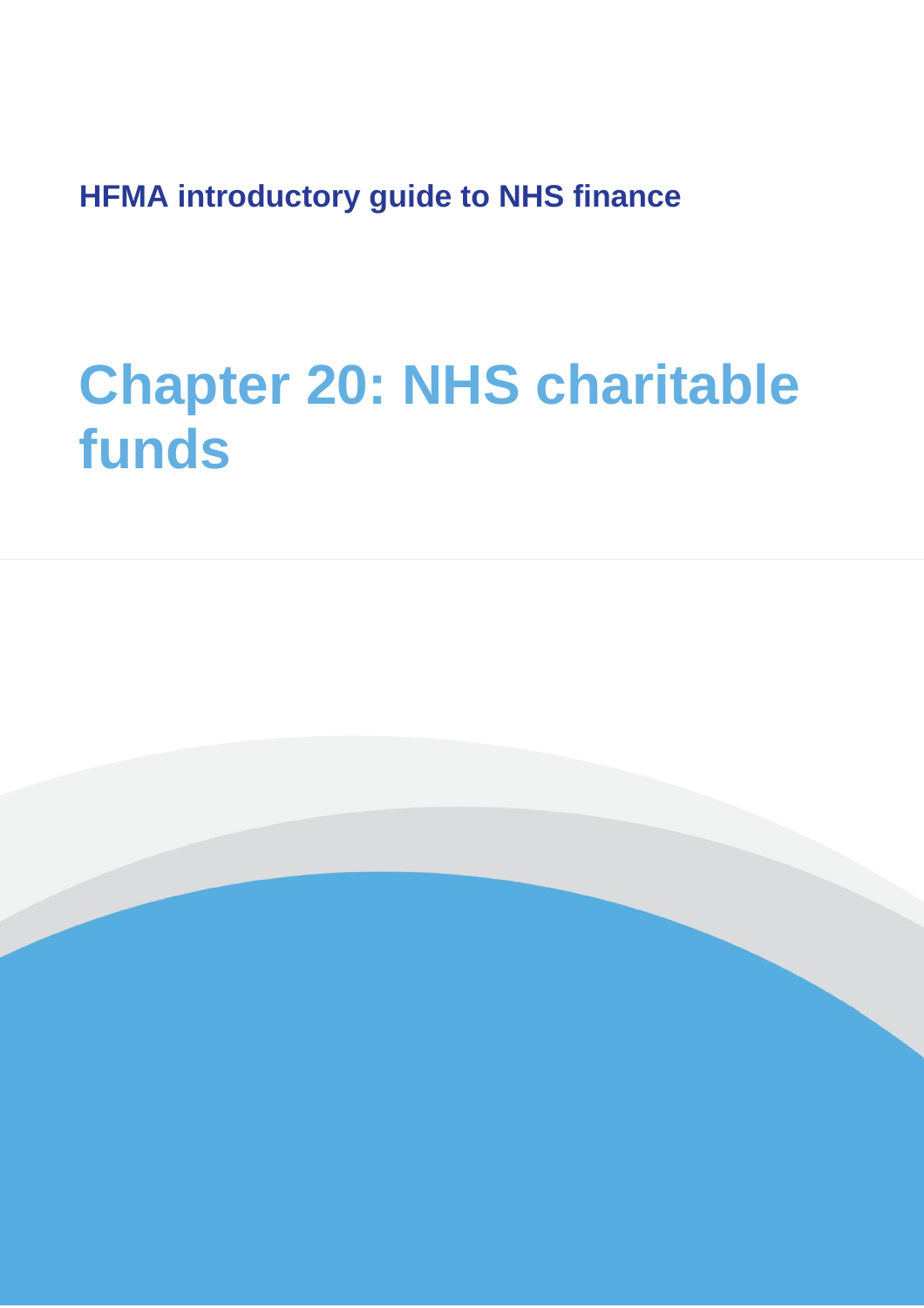## **Chapter 20: NHS charitable funds**

## **Overview**

**This chapter looks at the management of funds held on trust and is based on the legislative framework as it applies to England and Wales. The key Act is the** *Charities Act 2011* **which brings together all relevant charities' legislation from previous years (other than a few minor provisions) including Acts passed in 1992, 1993 and 2006.**

## **20.1 Background**

According to NHS Charities Together<sup>256</sup>, there are over 240 NHS charities in the UK that collectively give £1m every day to the NHS. Most of these charities have a single corporate trustee, an NHS body, but 26 NHS charities in England are now independent charities that appoint their own individual trustees.

The Department of Health and Social Care's (DHSC) annual report and accounts 2020/21 indicates that those NHS charities in England that have a corporate trustee and are therefore consolidated into the DHSC's accounts generated £174m (£153m in 2019/20) income in the year and hold assets at 31 March 2021 worth £639.9m (£574.2m at 31 March 2020).

The accumulation of these funds is, in part, a consequence of the historical funding of early health services through charitable sources. When the NHS was created, most existing charitable assets were pooled into the Hospital Endowments Fund. The main exceptions to this were teaching and university hospitals, which retained control of their endowments through boards of governors and management committees respectively.

Over the years, the NHS has been reorganised many times and laws passed to allow the charitable funds to transfer to NHS organisations that can use them for their intended purpose.

More recently, charitable funds have been boosted through capital growth and income from investments, legacies, donations and fundraising appeals. During the Covid-19 pandemic, the national emergency appeal managed by NHS Charities Together raised over £140 $m^{257}$  alone, in addition to this individual NHS charities will have run local appeals.

## **20.2 The nature and purpose of charitable funds**

A trust fund is created when funds are accepted by a trustee to be held and used for the benefit of a beneficiary or beneficiaries. The arrangement is usually governed by an instrument that sets out the terms of the trust and the purpose to which funds are to be applied by the trustee.

Charitable funds held on trust must provide public benefit, be exclusively charitable and be used to further the funds' objectives. There are thirteen acceptable charitable purposes set down in legislation<sup>258</sup>. The categories are subject to the overriding requirement of demonstrable public benefit.

<sup>256</sup> NHS Charities Together is the trading name of the Association of NHS Charities

<sup>257</sup> [NHS Charities Together,](https://www.nhscharitiestogether.co.uk/wp-content/uploads/2020/12/NHSCT-Impact-Report-011220.pdf) *Covid-19 appeal impact report*, December 2020

<sup>258</sup> For England and Wales, these purposes are set out in the *[Charities Act 2011](http://www.legislation.gov.uk/ukpga/2011/25/contents/enacted)*. The charitable purposes in Scotland and Northern Ireland are set out in the *[Charities and Trustee Investment \(Scotland\) Act 2005](https://www.legislation.gov.uk/asp/2005/10/contents)* and *[Charities Act \(Northern Ireland\) 2008](https://www.legislation.gov.uk/nia/2008/12/contents)*. The charitable purposes in all four nations are similar but there are some differences.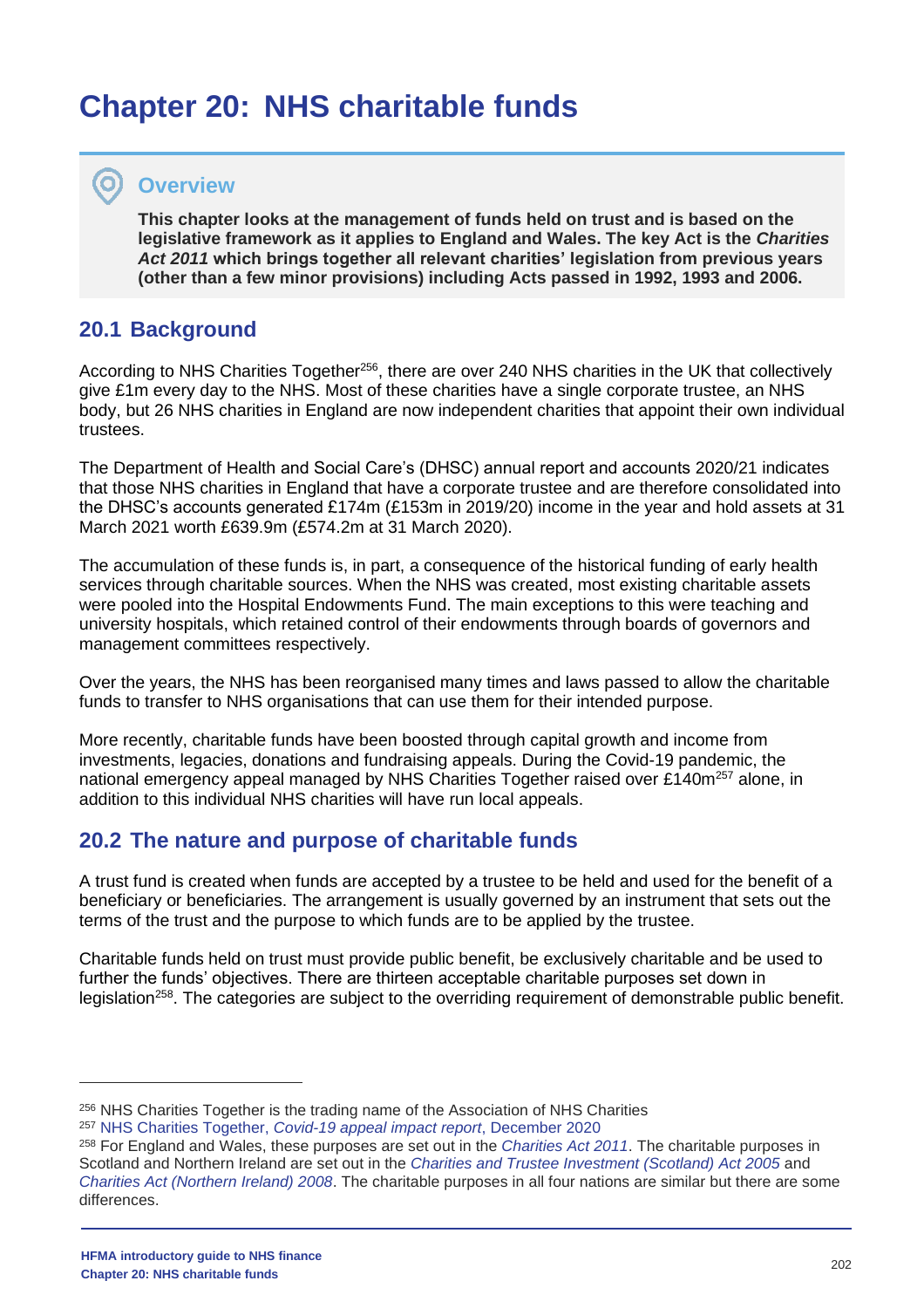#### **The thirteen charitable purposes in England and Wales**

- 1. The prevention or relief of poverty
- 2. The advancement of education
- 3. The advancement of religion
- 4. The advancement of health or saving lives
- 5. The advancement of citizenship or community development
- 6. The advancement of the arts, culture, heritage or science
- 7. The advancement of amateur sport
- 8. The advancement of human rights, conflict resolution or reconciliation or the promotion of religious or racial harmony or equality or diversity
- 9. The advancement of environmental protection or improvement
- 10. The relief of those in need by reason of youth, age, ill-health, disability, financial hardship or other disadvantage
- 11. The advancement of animal welfare

There are three classes of charitable funds recognised in law:

- unrestricted funds which may be spent at the discretion of the trustees in line with the charity's objectives
- restricted funds which can only be spent in accordance with, usually, written restrictions imposed when the funds were donated or granted or in accordance with the specific terms of an appeal raised for the charity
- endowment funds where capital funds are made available to a charity and trustees are legally required to invest or retain them. Endowment funds can be 'permanent' (i.e. trustees have no automatic power to spend the capital, only the income generated through its investment unless they apply for and are given consent by the Charity Commission for England and Wales or by resolution following the Trusts (Capital and income) Act 2013) OR 'expendable' (here the trustees can convert capital to income and spend it on the fund's purpose).

Funds may also be 'designated' or 'earmarked' which means that trustees can set aside unrestricted funds for a specific purpose or more typically for an area of the hospital's operations – for example, cardiology, urology or nursing staff benefits. Designating funds can be a useful way of building up funds through periodic transfers from unrestricted funds over time for a significant project or where funds are needed to meet on-going costs to which formal, on-going commitments have been made. It may also be a useful way to recognise the apparent wishes of donors which do not create a restricted fund. Funds can be undesignated if the original need is no longer relevant.

Donations are given to be spent on charitable purposes, so trustees are expected to spend them as soon as possible rather than simply accumulating them 'for a rainy day' or 'just in case'. Trustees are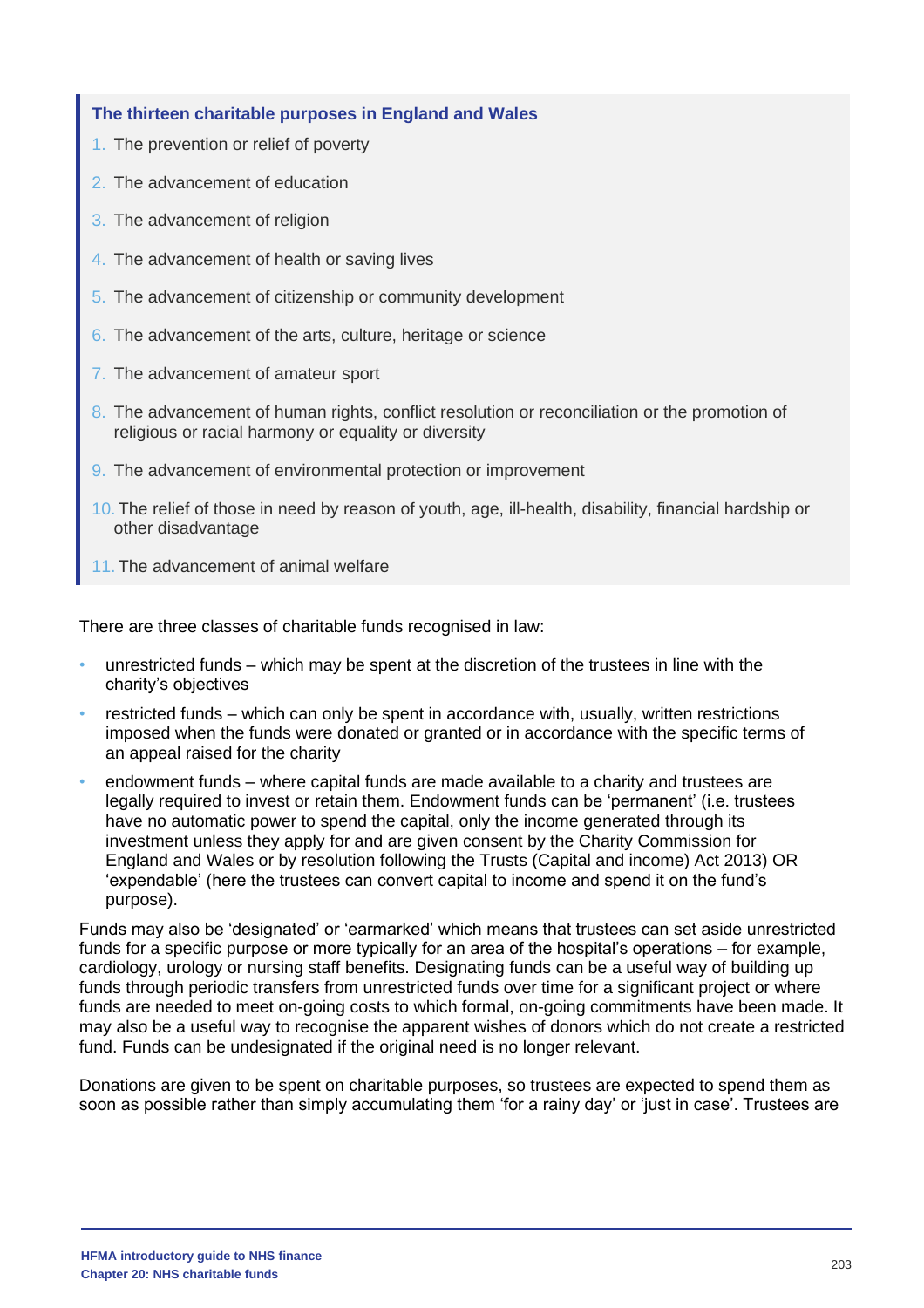therefore required to develop and regularly review their reserves policy that sets out the level of unspent, unrestricted funds the charity indents to hold.

Charities can accumulate funds for specific long-term projects but if trustees want to accumulate funds generally, they must request a 'power of accumulation' from the appropriate regulator (unless the governing document already allows them to do so).

## **20.3 Charitable income**

There are five main sources of new money for charitable funds:

- donations
- fundraising
- **legacies**
- investment income and interest
- grants.

In some circumstances income can also be generated through:

- trading but only if it is in pursuance of the fund's primary purpose (for example, at a training course for NHS staff there may be an ancillary trade in refreshments)
- charging for part or all of a service provided by the fund (but only if it is for public benefit the charges must not restrict access).

It is important to note that trustees are not obliged to accept funds on trust and should refuse income where the conditions imposed by the donor are too onerous or where the trustees are unlikely to be able to use funds as directed. To avoid criticism and safeguard their own position, trustees are advised to seek advice from the appropriate regulator before refusing a donation. Acceptance of all donations should be tested against the general principle that it does not, nor appear to, place an NHS charity or the trustee NHS body under an inappropriate obligation.

#### **Donations**

Donations can be:

- solicited, for example, through posters, leaflets or other appeals
- unsolicited, for example, where, at the end of a hospital stay, a patient asks how they can donate to the ward or hospital charity.

Donations of both types can be unrestricted or restricted. For example, an unrestricted donation would arise when a patient or relative gives money 'for the hospital charity' or 'for the ward funds' without specifying how it should be used. Even if there is a particular use suggested, it will only be a 'restriction' if the terms are strictly limited – for example, 'it must be used' or 'must only be used' – and it is formalised in writing. A donation made in response to a fundraising leaflet soliciting donations for a general fund would also be unrestricted.

Ideally, the proportion of donations received as restricted funds is minimised to avoid limiting spending flexibilities. One way to do this is to use a standard form of receipt that invites donors to record how they 'wish' their donation to be used 'without imposing any trust'. The wishes expressed can be reflected through the designation of donations, but donations on these terms are unrestricted.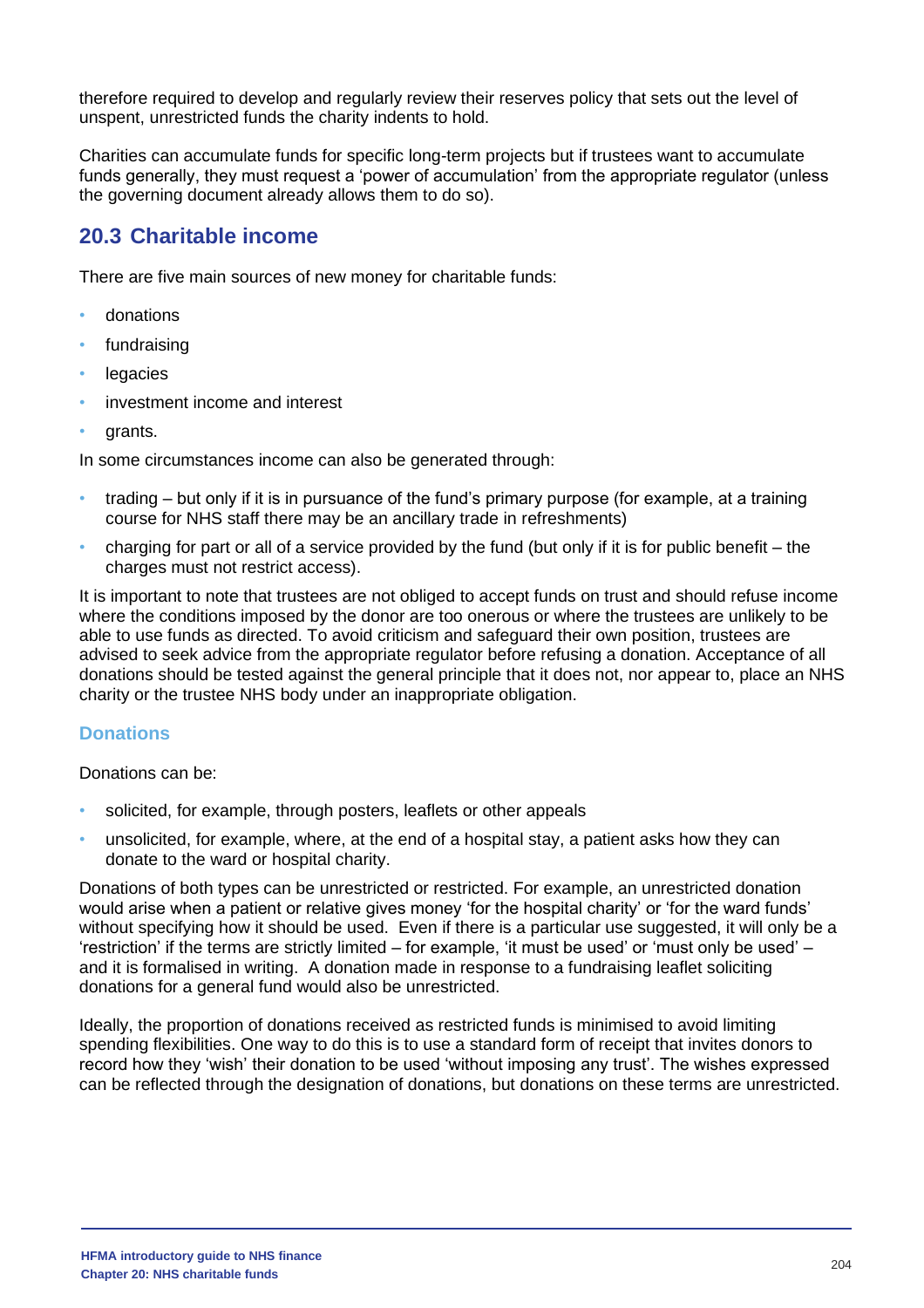Such a receipting system can also assist with accountability and the receipt can incorporate an invitation to donate under Gift Aid arrangements.

It is important that staff who receive unsolicited donations know how to deal with them as a matter of good financial management as well as to ensure that restricted funds are not unwittingly established.

#### **Fundraising**

Fundraising income results from events (anything from coffee mornings and sponsored swims through to high profile celebrity events) and targeted appeals. If the money is sought for an explicit purpose (for example, if tickets or a poster for a charity dinner state 'all proceeds from this event will be used to buy monitors for the special care baby unit') then it must be used for that and nothing else.

Fundraising is now regulated by two non-statutory bodies:

- for England, Wales and Northern Ireland the Fundraising Regulator<sup>259</sup>. Charities that register with the regulator are listed in their publicly available directory and are allowed to use the fundraising badge on their website and fundraising materials. There is a fee for registering.
- in Scotland the Scottish Fundraising Standards Panel<sup>260</sup>.

The *Code of Fundraising Practice*<sup>261</sup>covers the whole of the UK – this new code is applicable from October 2019.

The power of NHS trustees to raise funds is set out in legislation:

- section 222 of the NHS Act 2006
- section 169 of the NHS (Wales) Act 2006
- section 84A of the NHS (Scotland) Act 1978 and
- schedule 14 of the Health and Personal Services (Northern Ireland) Order 1972.

These Acts permit funds to be used more flexibly where there is an insufficient response (a failed appeal) or an excess of funds over and above the appeal target, provided certain safeguards are met. However, attention should be paid to the wording of all promotional literature and tickets to ensure they do not remove the flexibility the Act provides in applying excess funds, or the funds of failed appeals, for general purposes.

#### **Legacies**

Legacies can be restricted or unrestricted depending on the terms on which the bequest is made. The wishes or desires of a donor are normally non-binding designations, however reference should be made to the terms of the gift to ensure that a binding restriction does not mean that the legacy is restricted funds.

NHS charities which are the beneficiary of any will should, as a matter of best practice, ensure that they have a copy of the will and that it is kept for as long as the charity has the bequest. This will ensure that the charity can meet any terms attached to the donation.

If the legacy cannot be fulfilled (for example, if the function it was intended for no longer exists or has been transferred to another body) the NHS trustee(s) concerned should consider whether they received the legacy under section 218 of the *NHS Act 2006*, which may provide a power to redirect the funds but advice should be sought from the Charity Commission for England and Wales. If it

<sup>259</sup> [Fundraising Regulator,](https://www.fundraisingregulator.org.uk/more-from-us/about-us) *About us,* accessed March 2021

<sup>260</sup> [Scottish Fundraising Standards Panel,](https://www.goodfundraising.scot/) *About us,* accessed March 2021

<sup>261</sup> Fundraising Regulator, *[Code of fundraising practice,](https://www.fundraisingregulator.org.uk/code)* October 2019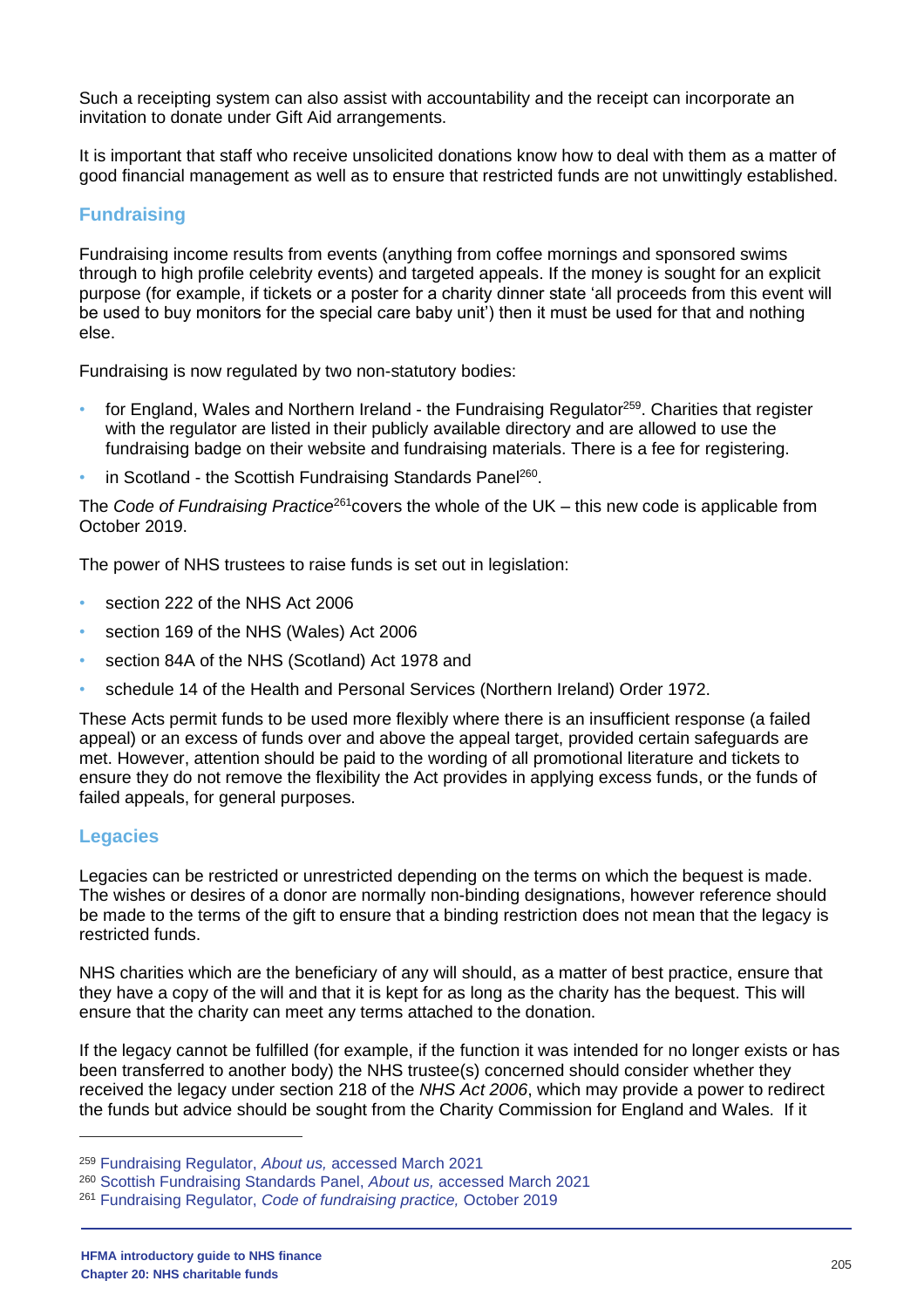appears that section 218 does not apply then an application must be made to the Charity Commission for England and Wales for a scheme that allows the legacy to be used in another way. Scottish and Northern Irish charities should apply to their regulator for a scheme.

#### **Investment income and interest**

Where charitable funds have surplus monies not needed to fund immediate charitable activities, trustees may invest to generate additional income. However, they must do so in line with legislation and the relevant regulator's guidance.

In England and Wales, the relevant legislation is the *Trustee Act 2000* which includes a general power of investment that can be used in relation to any charity property held on trust (except property of charitable companies) subject to any 'restriction or exclusion' affecting the charity.

Investment income and interest (and any gains or investment losses) must be apportioned to the individual fund that generates it. Where the trustee(s) administer(s) more than one charity, the income and investment gains and losses must also be apportioned to the respective charities. In the case of designated unrestricted funds of a charity the trustee(s) is permitted to apply investment gains for any of the objects of the charity concerned.

#### **Grants**

Grants are usually restricted income given for a specific purpose. As well as the general principles that apply to the use of (and accounting for) restricted funds, grants often have additional requirements attached. For example, how an acknowledgement is made in the accounts or other public documents.

As well as the general principles that apply to the use of and accounting for restricted funds, grants often have additional requirements attached including, for example:

- how an acknowledgement, if any, is made in the accounts and other public documents
- how any asset purchased, facility built, or service provided with grant monies is named or branded
- the nature and frequency of monitoring and evaluation reports.

It is important that these additional requirements are met.

## **20.4 Spending charitable funds**

A charitable fund can only spend money in line with its charitable purpose. In other words, in the interests of the fund's beneficiaries (i.e. NHS patients) and not the NHS organisation to which it is linked.

This does not mean that the charitable fund must itself purchase items of equipment etc. for use in its linked NHS organisation. Most NHS charities are grant making – this means that they provide the funding for the NHS body to purchase goods or services. This ensures that ownership (and any related liabilities) of assets rest with the NHS trust.

Grant making charities should have clear policies and procedures in relation to how grant applications should be made and what types of grant the charity will fund. This guidance should make it clear that grants can only be made to fund schemes which have a charitable purpose and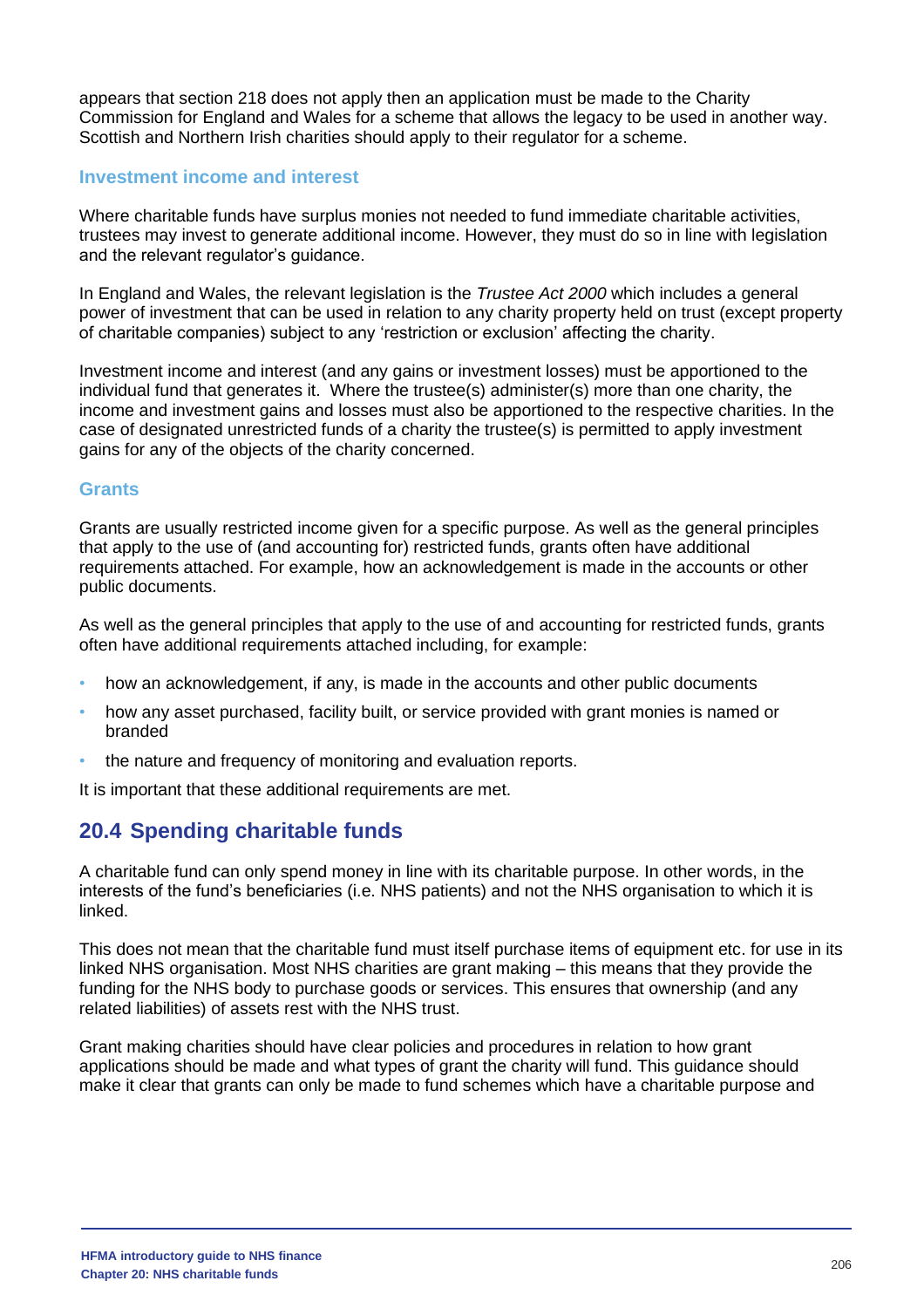what this means in practice. It should also be well advertised to all possible beneficiaries to ensure that funding is not restricted to those who understand the system.

There are some areas of charitable spending that may need additional consideration:

- spending on staff trustees need to be satisfied that the expenditure will have the result of making staff more effective in their roles. Expenditure in staff is not in itself charitable but it can be conducive to the furtherance of the charitable purposes of the employer on the basis that happy staff result in happy patients. Different charities will reach different conclusions in relation to such items of expenditure – this is not necessarily an issue as long as the reasons for the conclusions are well documented.
- spending on research trustees need to be satisfied that the outcome will be publicly available and is within the scope of the charity's objectives
- delivery of public services as a general rule, most NHS charitable funds have been set up to enhance statutory provision rather than to provide what might be regarded as basic public services. If funds are to be used to deliver services, then the trustees will need to ensure that they follow the appropriate processes to approve the expenditure.

## **20.5 Types of trustee**

NHS bodies are not themselves charities. Only the property they hold on trust for exclusively charitable purposes constitutes a charity.

The charitable fund's governing documents set out who or what controls, manages and administers the charity – these are the trustees. There are two types of trustee in the NHS – corporate and independent.

#### **Corporate trustees**

Most charitable funds in the NHS are managed by a corporate trustee - it is the NHS corporate body (the NHS organisation as an entity) that is the trustee. The governing body of the NHS body acts on behalf of the corporate trustee in the administration of the charitable funds but the members of the governing body are not themselves individual trustees.

This means that the regulator will have a relationship with the corporate body rather than the individuals on the board of the NHS body. Should regulatory action need to be taken, it will be with the NHS body rather than the members of the board. Other than this difference in accountability, the way that members of the board need to act towards the NHS charity is very similar to an individual trustee.

Members of the board should be aware of the requirements of being part of the corporate trustee and the simplest way to do this is to provide each member with a copy of the appropriate guidance:

- in England and Wales, CC3 The essential trustee: what you need to know<sup>262</sup>
- in Scotland, Guidance and good practice for charity trustees $^{263}$
- in Northern Ireland, CCNI EG024 Running your charity guidance<sup>264</sup>

Having said that, it is important that governing body members are aware that they are meeting as a corporate trustee when they are discussing the NHS charity.

<sup>262</sup> [The Charity Commission,](https://www.gov.uk/government/publications/the-essential-trustee-what-you-need-to-know-cc3) *The essential trustee*, updated May 2018

<sup>263</sup> OSCR, *[Guidance and good practice for charity trustees](https://www.oscr.org.uk/guidance-and-forms/managing-a-charity-guidance/guidance-and-good-practice-for-charity-trustees/)*, updated December 2017

<sup>264</sup> [The Charity Commission of Northern Ireland,](https://www.charitycommissionni.org.uk/charity-essentials/running-your-charity-guidance/) *Running your charity guidance,* accessed March 2021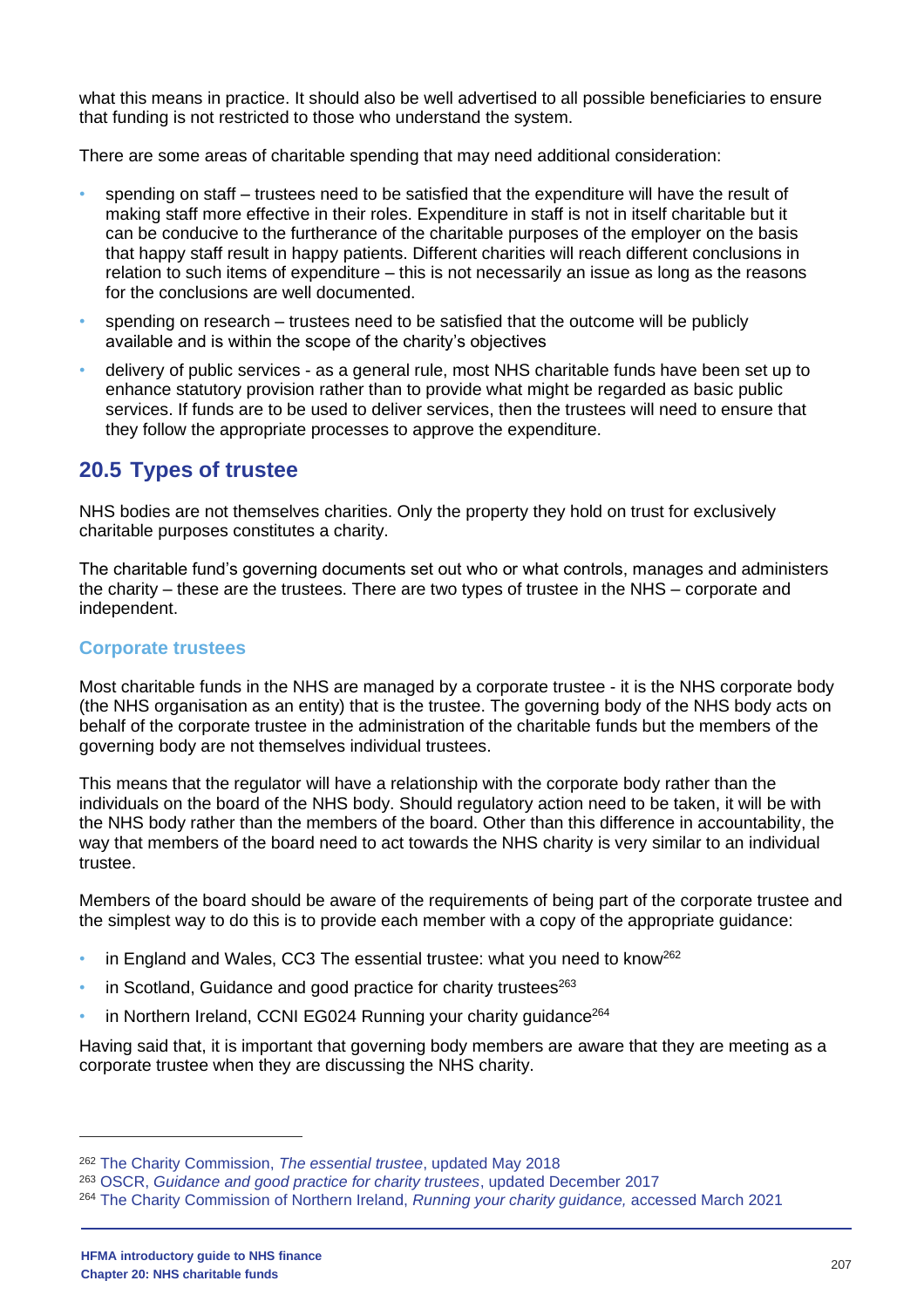#### **Independent trustees**

In England, there is a second type of trustee for NHS charities – this model does not currently apply in the devolved nations, where all NHS charities in the devolved nations have a corporate trustee. However, work is underway to change the governance arrangements for NHS charities in Scotland following an independent review<sup>265</sup>. The review recommended that an independent trustee board should be established for each of the 16 NHS charities in Scotland $^{266}$ .

Following the *NHS Charitable Trusts (Etc) Act 2016*, English NHS charities can decide to apply to transfer their charitable property to another specifically established independent charity<sup>267</sup>.

Where this route is followed, the new charity is regulated solely by the Charity Commission for England and Wales and is 'free to set its own constitution including objects, legal form and trustees appointments appropriate to its needs<sup>'268</sup>. Independent charities have no relationship with the DHSC and are not classified as public bodies by the ONS.

The transfer of assets to the new charity cannot be reversed but there are a number of safeguards to protect the interests of patients and the linked NHS organisation. In particular, all assets retain the same designation and the objects of the original charity continue (although they could be expanded to support wider health provision).

## **20.6Trustees – roles and responsibilities**

Whether trustees are individually appointed to independent charities or are board members of the corporate trustee, it is important to read the appropriate guidance issued by the charity regulator about trustees' roles and responsibilities.

They should also familiarise themselves with the:

- terms of the charity's governing document
- procedures that have been prescribed in legislation and regulations
- standing orders and standing financial instructions
- relevant guidance on public benefit, decision-making and managing conflicts of interest.

In broad terms, trustees have a duty to ensure compliance, a duty of prudence and a duty of care.

#### **Compliance**

Trustees must ensure that:

- the charity complies with charity law and with the requirements of the appropriate regulator. As part of this, they must ensure that the charity prepares its annual report, returns and accounts as required by law
- the charity does not breach any of the requirements or rules in its governing document
- any fundraising activity undertaken by or on behalf of the charity is properly undertaken and that funds are properly accounted for – this will usually include issuing detailed guidance to staff and volunteers.

<sup>265</sup> Health Secretary, *[Statement on the independent review of governance of NHS endowments](https://www.gov.scot/publications/health-secretary-humza-yousaf-updated-parliament-findings-independent-review-governance-nhs-endowments-charities-support-nhs/?msclkid=39dbe192c59011eca019dafce475e6fd)*, October 2021 <sup>266</sup> Julie Hutchinson LLB TEP WS, *[Review of governance of NHS endowment funds](https://www.gov.scot/publications/review-governance-nhs-endowment-funds/pages/3/?msclkid=39daef48c59011ecbddede6eef95d7eb)*, October 2021 <sup>267</sup> [DHSC and NHS Charities Together,](https://assets.publishing.service.gov.uk/government/uploads/system/uploads/attachment_data/file/868598/NHS_Charities-guidance-update_Feb_2020.pdf) *NHS charities - conversion to independent status*, updated February [2020](https://assets.publishing.service.gov.uk/government/uploads/system/uploads/attachment_data/file/868598/NHS_Charities-guidance-update_Feb_2020.pdf)

<sup>268</sup> DHSC, *[Regulation of NHS Charities](https://www.gov.uk/government/consultations/regulation-of-nhs-charities)*, updated March 2014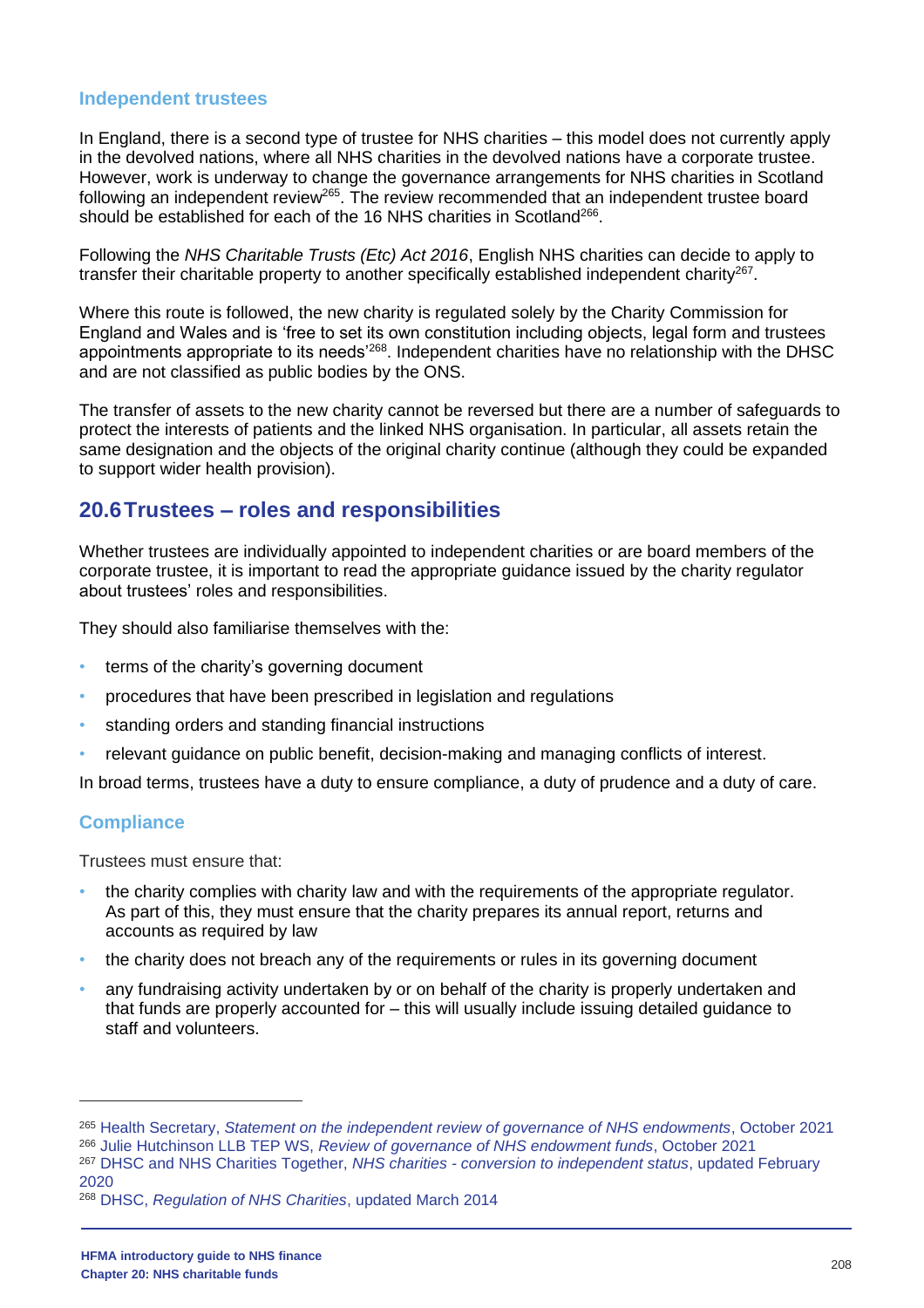## **Duty of prudence**

#### Trustees must:

- ensure the charity is and will remain solvent
- ensure the charity's income and property is applied solely for the purposes set out in its governing document and for no other purpose
- use charitable funds and assets wisely and only in furtherance of the charity's objects
- avoid activities that might place the charity, its assets or reputation at risk
- take special care when investing the charity's funds
- ensure adequate financial management and control arrangements are in place
- ensure the charity's expenditure is applied fairly amongst those who are qualified to benefit from it
- not allow the charity's income to accumulate unless there is a specific power of accumulation and a future use for it in mind
- have an agreed reserves policy that is reviewed regularly.

#### **Duty of care**

#### Trustees must:

- exercise such care and skill as is reasonable in the circumstances having particular regard to:
	- any special knowledge or experience that he or she has or professes to have
	- where he or she acts as a trustee in the course of a business or profession, to any special knowledge or experience that it is reasonable to expect of a person acting in the course of that kind of business or profession
- act with integrity and avoid any personal or organisational conflicts of interest
- ensure they have appropriate risk management plans in place. Trustees of charities with gross annual income over £500,000 must make a statement about risk management in their annual report
- consider using external professional advice where there may be a material risk to the charity.

## **20.7 Regulation – roles and responsibilities**

#### **Department of Health and Social Care**

The DHSC no longer has a role in relation to regulating NHS charities in England although they need to be informed when an NHS charity moves to independent status and may be involved in conversations at an earlier stage of that decision process.

NHS charities (those with a corporate trustee) are designated by the Office of National Statistics (ONS) as public sector bodies. This means that they need to be consolidated into the DHSC's annual report and accounts. Therefore, NHS bodies in England will need to submit information about their charitable funds to NHS Improvement/ NHS England at the financial year end. Independent NHS charities are not consolidated into the DHSC's annual report and accounts.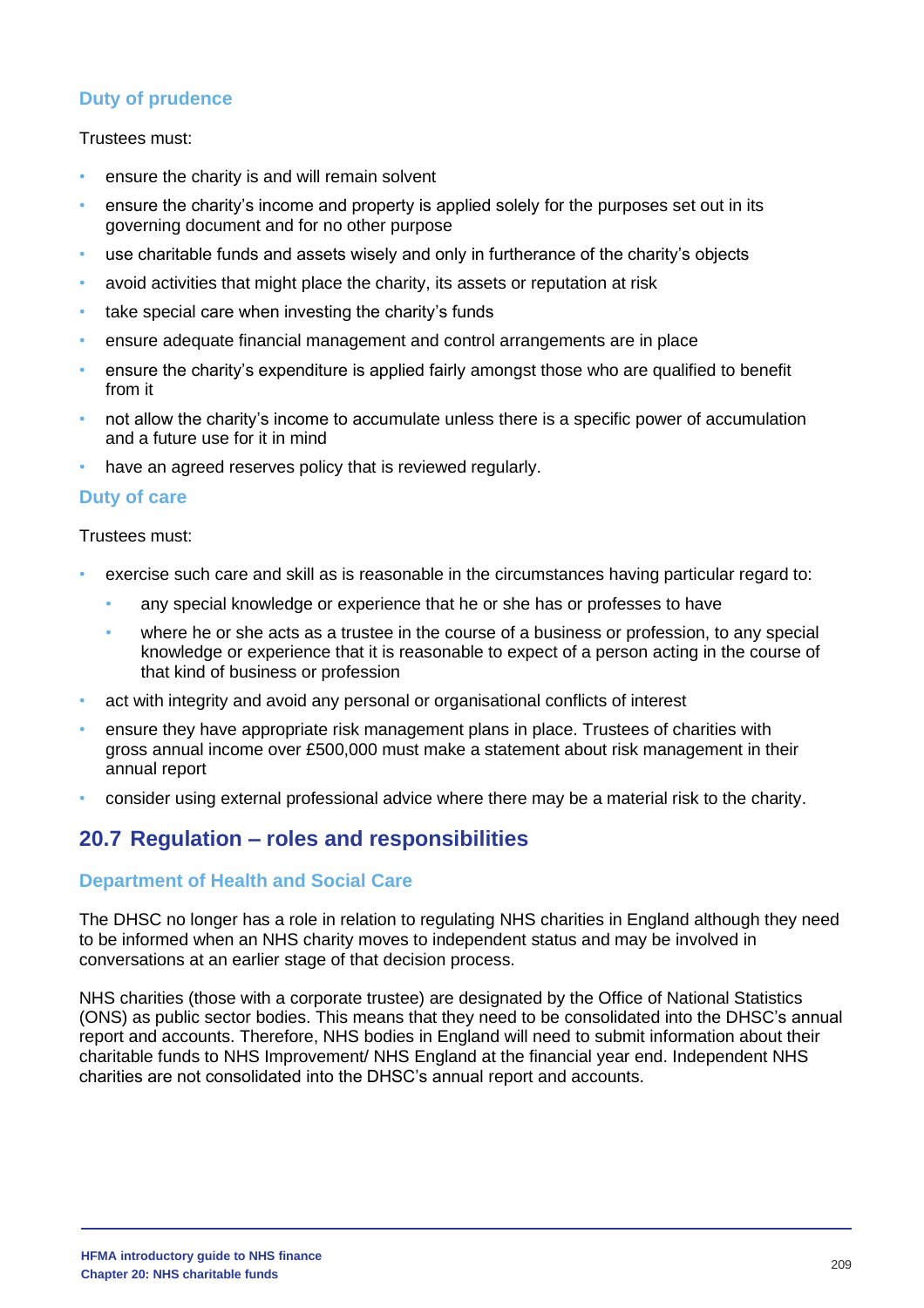#### **Devolved government**

Welsh ministers have authority under the *NHS (Wales) Act 2006* to appoint/remove trustees and to hold and administer NHS charitable funds.

Scottish ministers have authority under the *National Health Service (Scotland) Act 1978* to appoint or remove trustees and to manage NHS charitable funds.

All NHS charities in the devolved nations have their associated NHS body – local health board, NHS trust or health and social care trust, as their corporate trustee. They are consolidated into the local health body corporate trustee's accounts as well as the devolved government's accounts.

#### **Charity Commission for England and Wales**

The Charity Commission for England and Wales<sup>269</sup> is the statutory organisation that regulates charities in England and Wales. Its aim is to maintain public confidence in the integrity of charity which it does by encouraging better methods of administration, giving advice to trustees and investigating and correcting abuse. The Charity Commission for England and Wales has the power to change the objectives of a charity where this is necessary and where trustees do not have the power to do so themselves.

All charities in England and Wales must apply to register with the Charity Commission for England and Wales if either:

- the annual income of the charity is at least £5,000
- the charity is established as a charitable incorporated organisation (CIO).

Only exempt charities and certain excepted charities are not required to register.

In England and Wales, all registered charities are required to make an annual return to the Charity Commission for England and Wales within 10 months of the financial year end (so, for NHS charities with a 31 March year-end this is the end of January the following year)<sup>270</sup>. In addition, the following information is required by the same deadline:

- charities with annual income of less than  $£10,000$  have to submit their income and expenditure
- charities with annual income over £10,000 but less than £25,000 must file an annual return which asks questions about the charity, its financial position, funding sources, where it operates and how it is managed and submit its annual report and accounts
- charities with annual income over £25,000 must file an annual return and submit their annual report and accounts with the statement from the independent examiner or auditor.

#### **Office of Scottish Charity Regulator**

The Office of the Scottish Charity Regulator  $(OSCR)^{271}$  is the statutory independent body that grants charitable status to and regulates charities operating in Scotland. It has a statutory duty under the *Charities and Trustee Investment (Scotland) Act 2005* to encourage and assist charities to meet their legal requirements.

<sup>269</sup> UK Government, *[Charity commission for England and Wales,](https://www.gov.uk/government/organisations/charity-commission)* accessed April 2022

<sup>270</sup> The Charity Commission, *[Prepare a charity annual return,](https://www.gov.uk/guidance/prepare-a-charity-annual-return)* updated March 2020

<sup>271</sup> OSCR, *About us,* [accessed April 2022](https://www.oscr.org.uk/about-oscr/about-oscr/)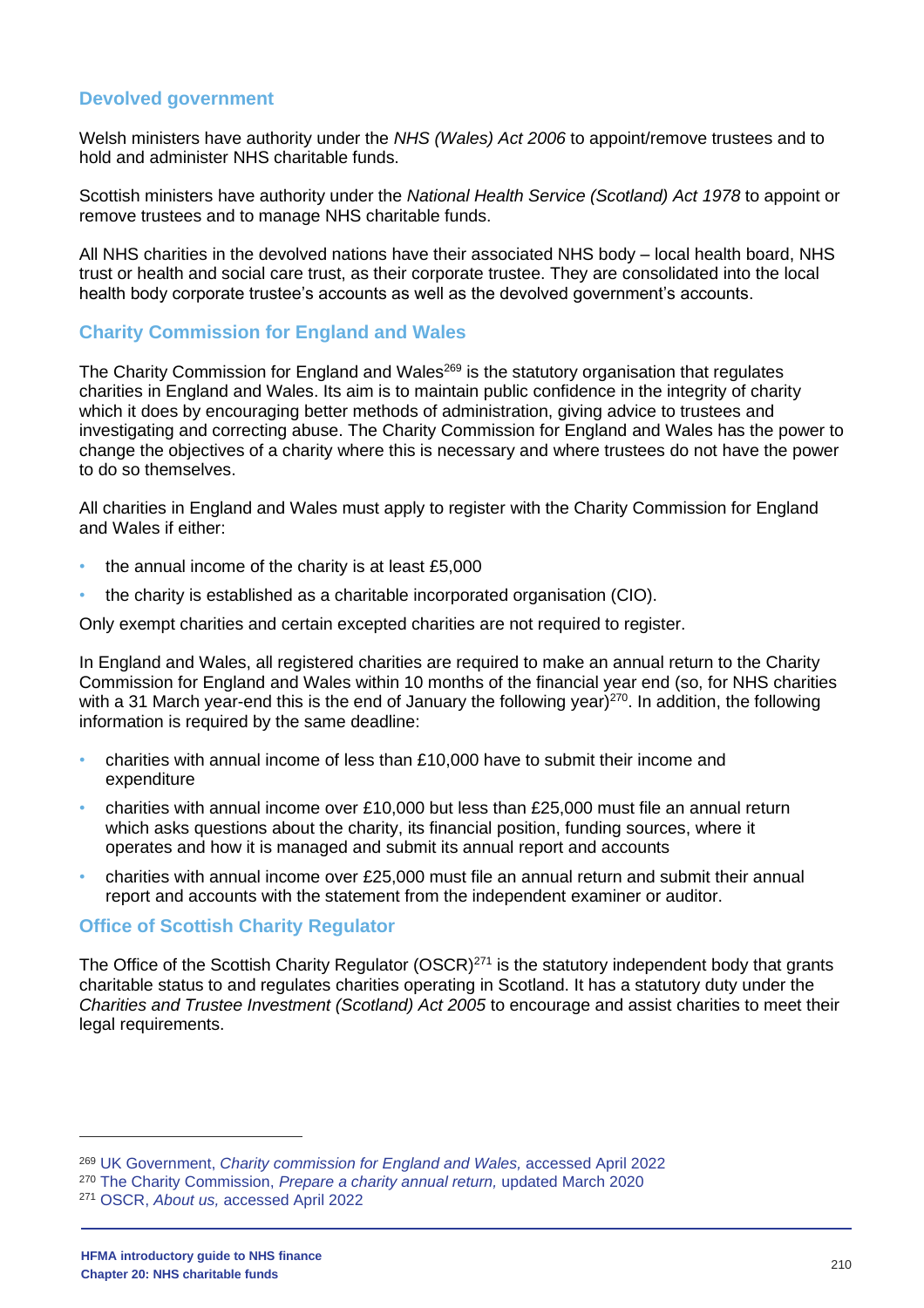All charities in Scotland are required to register with OSCR. This may include charities registered with the Charity Commission for England and Wales where those charities also work in Scotland<sup>272</sup>.

All charities in Scotland must submit the following to OSCR within 9 months of the financial yearend $^{273}$ :

- the annual return
- annual report and accounts
- the independent examiner or audit report.

**Charity Commission for Northern Ireland**

Charities operating in Northern Ireland must register with the Charity Commission for Northern Ireland<sup>274</sup> in order to be recognised as a charity for tax purposes. The Commission is an independent regulator and a non-departmental public body sponsored by the Department for Communities. It was established in March 2009, to deliver the legislative requirements of the *Charities Act (Northern Ireland) 2008*.

The Commission's vision is to deliver 'a dynamic and well governed charities sector in which the public has confidence, underpinned by the Commission's effective delivery of its regulatory and advisory role.'

All organisations that meet the following conditions must apply for registration as a charity in Northern Ireland:

- the organisation has exclusively charitable purposes
- it is governed by Northern Ireland law
- it is an organisation that is an independent body  $-$  it has control and direction over its governance and resources.

The Charity Commission for Northern Ireland is currently running a staged process for the registration of charities so charities will be called forward for registration. Newly formed charities must file an expression of intent so that the Charity Commission for Northern Ireland is aware of their existence.

In Northern Ireland, charities registered with the Charity Commission for Northern Ireland have to submit the following to them $275$ :

- the annual return
- annual report and accounts
- the independent examiner or audit report.

## **20.8 The management of charitable funds**

#### **Day-to-day management**

Trustees have ultimate responsibility for the running of their charity and can only delegate authority that is specified in the trust's governing document or legislation.

<sup>272</sup> OSCR, *[Registration,](https://www.oscr.org.uk/guidance-and-forms/cross-border-charity-regulation-in-scotland/registration/)* April 2018

<sup>273</sup> OSCR, *Annual monitoring*[, accessed March 2021](https://www.oscr.org.uk/managing-a-charity/annual-monitoring)

<sup>274</sup> [The Charity Commission for Northern Ireland,](https://www.charitycommissionni.org.uk/about-us/) *About us,* accessed April 2022

<sup>275</sup> [The Charity Commission for Northern Ireland,](https://www.charitycommissionni.org.uk/manage-your-charity/annual-reporting/) *Annual reporting*, accessed March 2021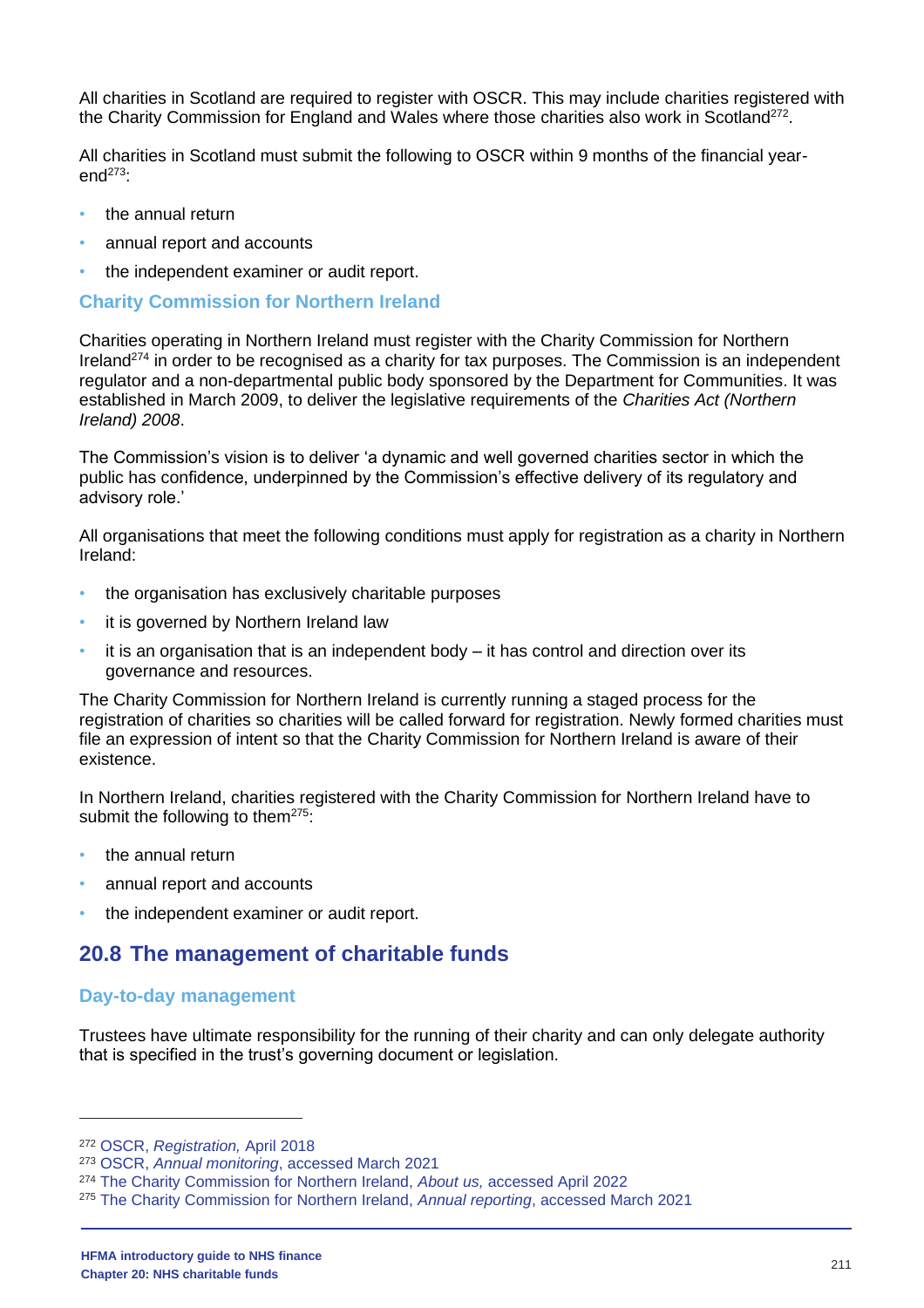When acting on behalf of corporate trustees, governing bodies of NHS organisations must recognise that:

- the charitable funds they are managing are distinct from their exchequer (NHS) monies
- they have separate and distinct responsibilities for the administration of the charitable funds.

Meeting these responsibilities is best achieved either by:

- governing bodies/ boards meeting separately to deal with charitable funds business. This could be either on different days or with a clear break between the NHS body and corporate trustee meetings or
- establishing a separate committee to deal with matters relating to the charitable funds this committee then reports to the full governing body/ board of the NHS organisation acting as corporate trustee.

The frequency of trustee meetings will vary depending upon the size of the charitable funds being administered and the volume and complexity of its transactions. Meetings need to be frequent enough to avoid any delays to the charity's administration that might lead to a failure to meet legal and regulatory requirements or to poor management of its resources.

Whenever they delegate responsibility, trustees must ensure that:

- they have the power to delegate the proposed responsibilities and the arrangements are documented in a scheme of delegation
- the scope of delegated authority is clearly written down in the form of standing orders, standing financial instructions, policies, procedures and guidance notes
- the person(s) to whom they delegate specific responsibilities has the necessary skills and experience to discharge them competently
- proper reporting procedures and clear lines of accountability are in place
- they are properly informed of all matters that affect their ability to fulfil their responsibilities.

NHS charities often use the financial services facilities used by the corporate trustee NHS body. However, its responsibilities as trustee cannot be delegated and it remains liable for the quality of the services it receives.

A recent inquiry by OSCR, *Inquiry report made under section 33 of the Charities and Trustee Investment (Scotland) Act – Tayside NHS Board Endowment Funds (SC011042)*<sup>276</sup> illustrates some of the issues that need to be considered when making grants to an NHS body, particularly in a corporate trustee situation:

- the corporate trustee was effectively acting to meet a deficit incurred by Tayside Health Board in its provision of NHS services by retrospectively agreeing grant applications
- the charity trustee did not sufficiently recognise its duty to consider separately and distinctly the interests of the charity
- despite poor governance and decision making, charitable assets were only used for charitable purposes and the projects to which grants were awarded were advancing the health of the people of Tayside and therefore in pursuit of the charity's purposes
- charity trustee's board members did not at the time of the key decision see legal advice provided to the charity

<sup>276</sup> OSCR, *Inquiry report made under section [33 of the Charities and Trustee Investment \(Scotland\) Act –](https://www.oscr.org.uk/media/3465/2019-01-31-section-33-report-final-pdf.pdf) [Tayside NHS Board Endowment Funds](https://www.oscr.org.uk/media/3465/2019-01-31-section-33-report-final-pdf.pdf)*, February 2019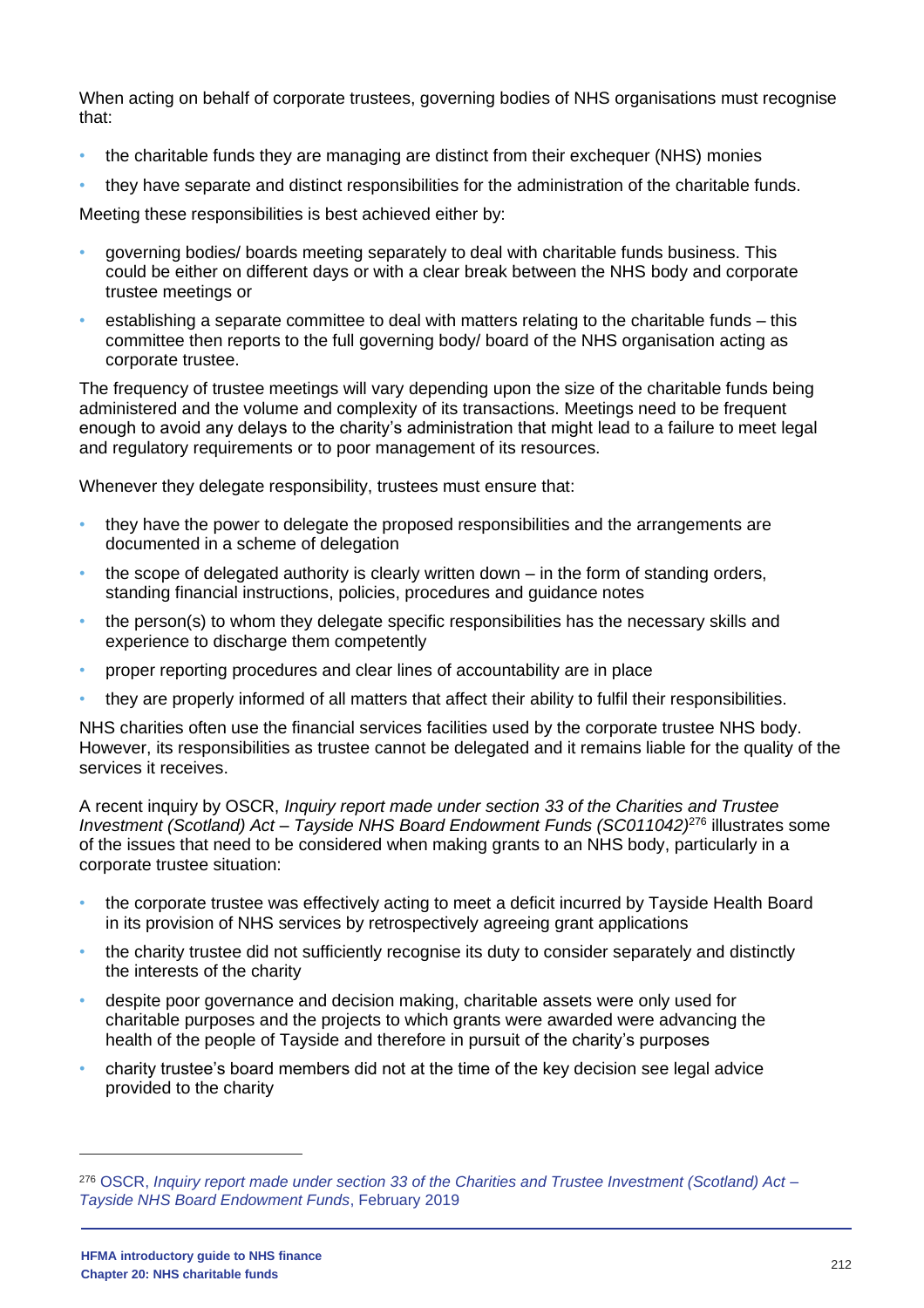• the legal advice the charity received came from the NHS in-house solicitors, it would have been good practice for the charity to have obtained independent legal advice to ensure it was acting, and seen to be acting, independently.

#### **Governance best practice**

All of the regulators have produced guidance on best practice in governance:

- Charity Commission for England and Wales, *Charity governance, finance and resilience: 15 questions trustees should ask*<sup>277</sup>
- OSCR, *Guidance and good practice for charity trustees*<sup>278</sup>
- Charity Commission for Northern Ireland, *Manage your charity*<sup>279</sup>

Charities in England and Wales are encouraged to follow the advice set out in the *Charity governance code*<sup>280</sup> which is not a legal or regulatory requirement but sets out the principles and recommended practice for good governance.

#### **Seven principles of charity governance**

- 1. Organisational purpose the charity's aims are clear so trustees can ensure that they are being delivered effectively and sustainably.
- 2. Leadership every charity is led by an effective board that provides strategic leadership in line with the charity's aims and values.
- 3. Integrity the board acts with integrity, adopting values and creating a culture which help achieve the organisation's charitable purposes. This includes being aware of the importance of the public's confidence and trust in charities and undertaking duties accordingly.
- 4. Decision-making, risk and control making sure that decision-making processes are informed, rigorous and timely and that effective delegation, control and risk assessment and management systems are set up and monitored.
- 5. Board effectiveness the board works as an effective team, using the appropriate balance of skills, experience, backgrounds and knowledge to make informed decisions.
- 6. Equality, diversity and inclusion the board's approach to diversity supports its effectiveness, leadership and decision-making.
- 7. Openness and accountability the board leads the organisation in being transparent and accountable.

#### **Financial management**

As part of their overall responsibility for sound governance, trustees must ensure that the resources of the charity are managed securely and economically and deployed to the best advantage of users and beneficiaries. Robust and effective systems of control are key to achieving this aim as they help ensure that business is conducted in accordance with the law and minimise the risk of a breach of

<sup>277</sup> Charity Commission for England and Wales, *[Charity governance, finance and resilience: 15 questions](https://www.gov.uk/government/publications/charity-trustee-meetings-15-questions-you-should-ask/charity-trustee-meetings-15-questions-you-should-ask)  [trustees should ask,](https://www.gov.uk/government/publications/charity-trustee-meetings-15-questions-you-should-ask/charity-trustee-meetings-15-questions-you-should-ask)* March 2017

<sup>278</sup> OSCR, *[Guidance and good practice for charity trustees,](https://www.oscr.org.uk/guidance-and-forms/guidance-and-good-practice-for-charity-trustees/)* December 2017

<sup>279</sup> [Charity Commission for Northern Ireland,](https://www.charitycommissionni.org.uk/manage-your-charity/annual-reporting/) *Manage your charity,* June 2019

<sup>280</sup> [Charity Governance Code,](https://www.charitygovernancecode.org/en) *Good governance*, 2020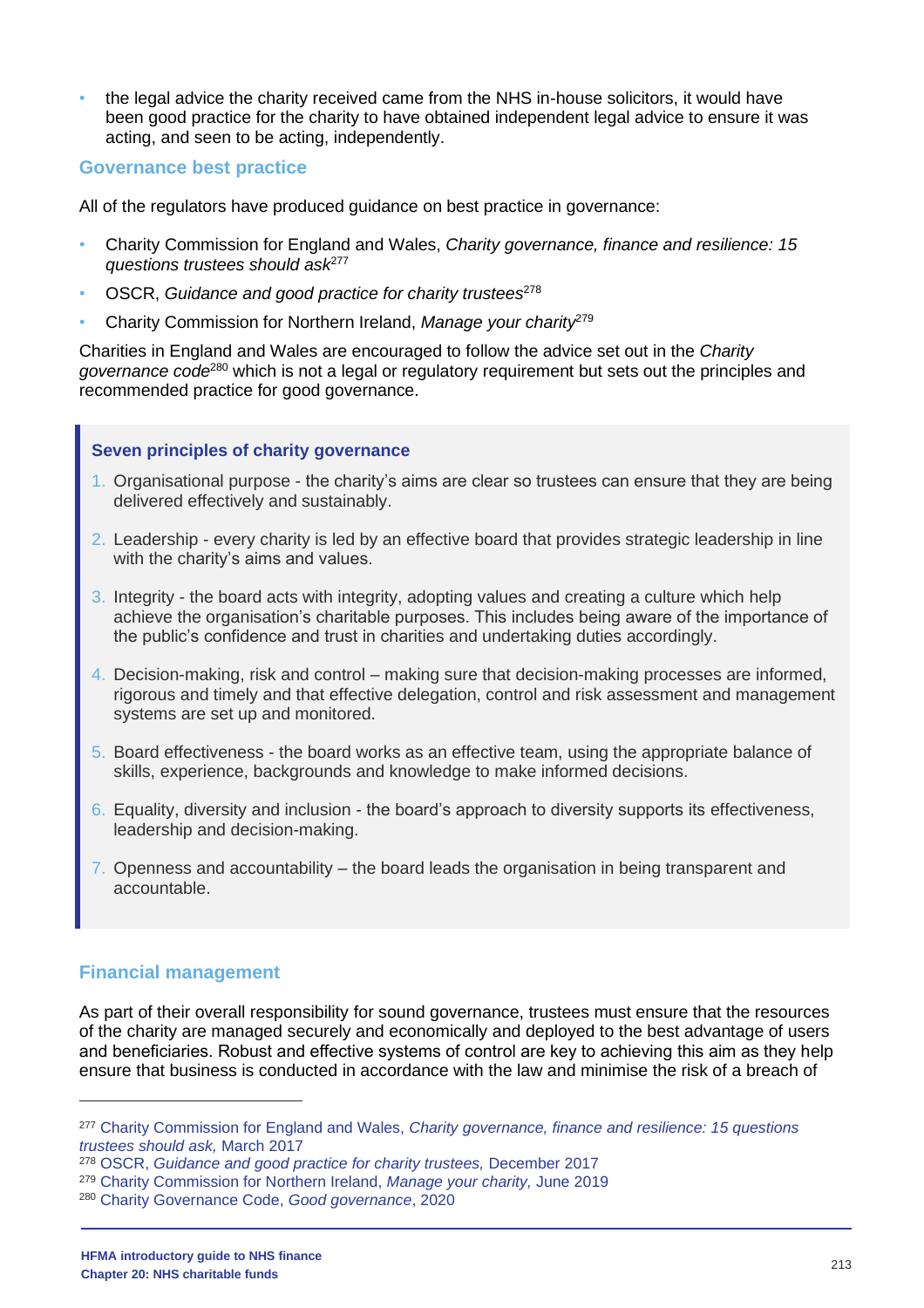trust. They also play an essential role in demonstrating to potential donors and beneficiaries that the charity is well run, and its property is safeguarded.

Sound controls that are clearly laid down and reviewed regularly are also important in helping people who, while acting with the best intentions, might put the charity, its reputation or property at risk through ignorance of the correct procedures.

To be able to discharge their responsibilities effectively, trustees need management information to inform their decision-making. As well as the more usual financial information relating to budget and spend to date, trustees will need:

- to be informed of significant donations
- a list of large or significant transactions
- a summary investment report
- a report on slow moving or overdrawn funds
- a report on the use of the chairperson's discretionary powers.

#### **Risk management**

Trustees should maintain a risk register and review it on a regular basis to ensure the effectiveness of actions taken to mitigate identified risks.

### **20.9 Accounting requirements**

The detailed requirements for the preparation and submission of annual accounts of individual charities that are not charitable companies depend upon their level of income or expenditure and where they are based in the UK.

All charities with a gross annual income of over £250,000<sup>281</sup> in the financial year (and all charitable companies) must prepare their accounts on an accruals basis (i.e. all income and expenditure relating to the financial year is included in the accounts regardless of whether cash has actually been received or paid) and follow the *Statement of Recommended Practice (SORP)*<sup>282</sup>. Below this threshold, eligible charities may elect to prepare their accounts on a receipts and payments or accruals basis.

Trustees are also required to ensure that the charity keeps proper books and records. As a minimum, all charities must:

- prepare and maintain accounting records which must be retained for at least 6 years
- prepare annual accounts and make these available to the public on request
- prepare a trustees' annual report and make it available to the public on request.

#### **What charity accruals accounts comprise**

- a statement of financial activities (SOFA) for the year that shows all incoming and outgoing resources and reconciles all changes in its funds
- a balance sheet, showing the recognised assets, liabilities and different categories of fund of the charity

<sup>&</sup>lt;sup>281</sup> These thresholds are subject to change. The current thresholds are available on the relevant regulator's website.

<sup>282</sup> Charities SORP, *[About the SORP-making body,](https://www.charitiessorp.org/about-us/)* accessed April 2022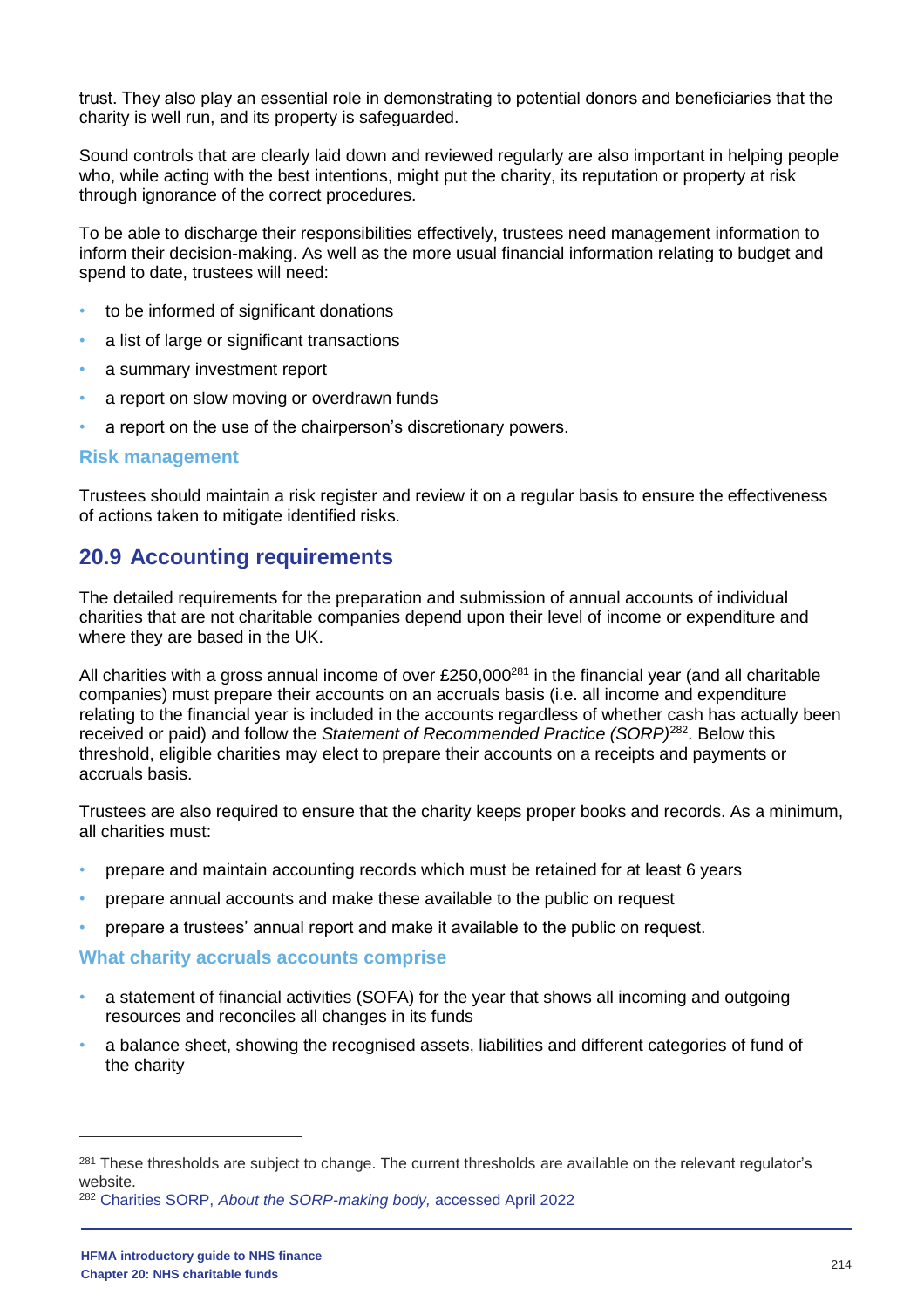- for larger charities<sup>283</sup> only, a cash flow statement
- notes explaining the accounting policies adopted.

#### **Independent assurance**

In England and Wales, NHS charities' accounts must be audited if either the charity's gross income exceeds £1m, or its gross assets exceed £3.26m and gross income exceeds £250,000.

NHS charities below the audit threshold must be independently examined in accordance with the guidance issued by the Charity Commission for England and Wales.

In Wales, Scotland and Northern Ireland, NHS charities are consolidated into their corporate trustee's annual accounts and therefore fall under the audit arrangements for those organisations.

## **20.10 The annual report**

The trustees' annual report is one of the key tools available to charities to help them communicate with stakeholders including donors, beneficiaries and the wider public. It is normally presented with the accounts but is legally a separate document. The SORP sets out in detail the minimum data requirements. These include<sup>284</sup>:

- objectives and activities
- achievements and performance
- financial review
- structure, governance and management
- reference and administrative details.

The amount of detail required depends on whether the charity is a larger charity or not.



## **Key learning points**

- To be charitable, funds must exist to provide public benefit.
- There are 13 acceptable charitable purposes, they differ slightly depending on the nation that the charity works in.
- There are three main types of charitable fund restricted, unrestricted and endowment.
- Charitable funds income comes from five main sources donations; fundraising; legacies, investment income and interest and grants.
- All charitable funds spending must be in line with its charitable purpose.
- There are two types of trustee in the NHS in England– corporate and independent.
- In Wales, Scotland and Northern Ireland there are currently only corporate trustees.
- Trustees have a duty to ensure compliance, a duty of prudence and a duty of care.
- The Charity Commission for England and Wales, the Office of the Scottish Charity Regulator (OSCR) and the Charity Commission for Northern Ireland are the statutory organisations that regulate all charities not just NHS charitable funds.

<sup>&</sup>lt;sup>283</sup> Larger charities are those with a gross income exceeding £500,000.

<sup>&</sup>lt;sup>284</sup> This is not an exhaustive list. Full details, including exemptions for smaller charities, are set out in the published SORPs which are available via the Charity Commission's website.